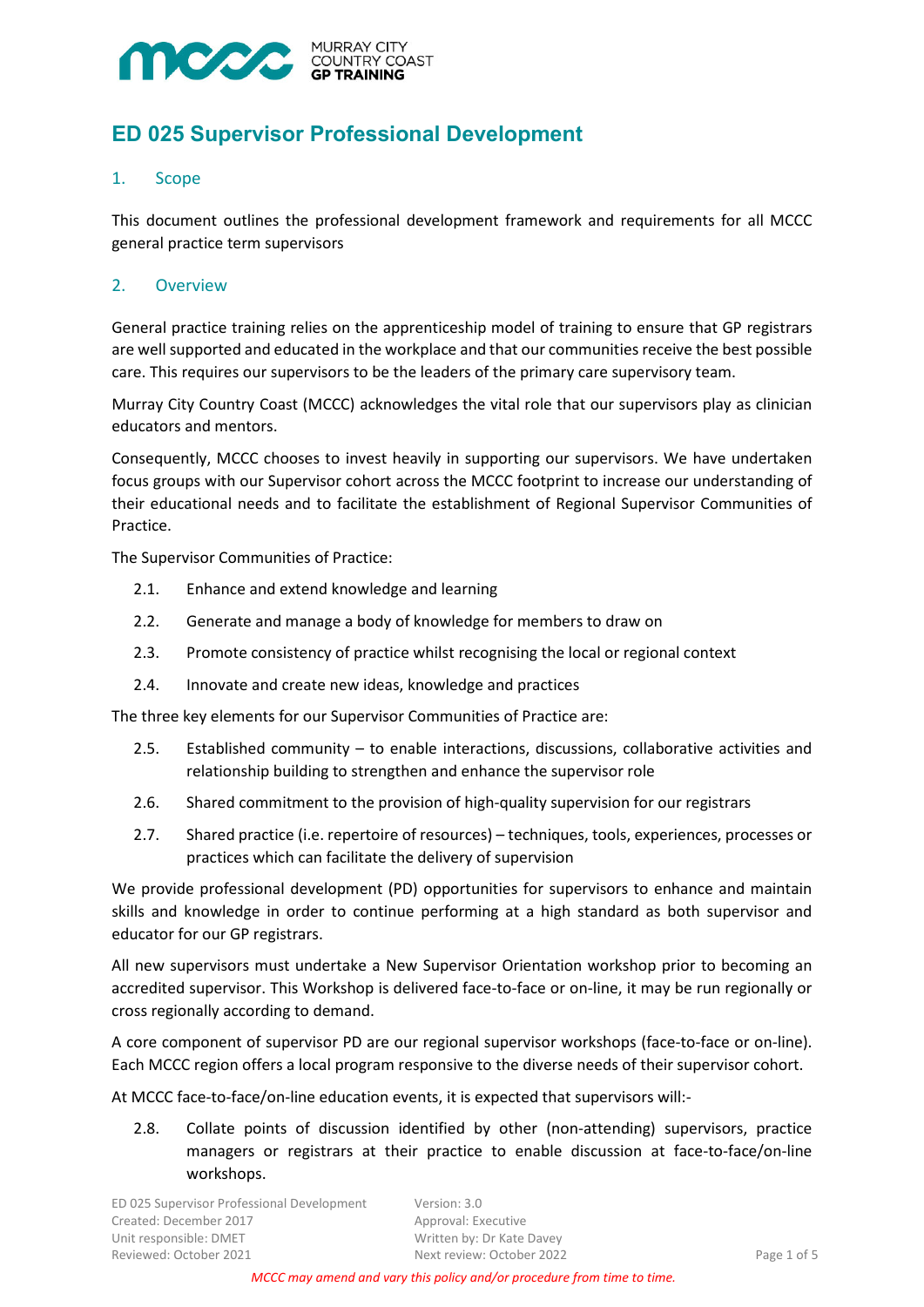

2.9. Disseminate relevant information on their return to their practice following attendance at a supervisor workshop. The information should be shared with non-attending supervisors, practice managers, registrars and other relevant staff members.

Our supervisor program offers a diversity of formats and content for supervisor PD to accommodate the differing skill level and experience of our supervisor cohort. The MCCC footprint is extensive and our program aims to facilitate cross-regional connections for supervisors who are interested.

In order to ensure standards of training are met, MCCC administers an internal accreditation process for supervisors and practices relating to the completion of PD activities.

# 3. Aims

The expected outcomes of attending a supervisor PD activity include:

- 3.1. Update on MCCC as an organisation (e.g. policy changes, mission statement, forward projections, new forms, new guidelines, etc.).
- 3.2. Update on changes in the training environment within governing bodies and stakeholders (e.g. AGPT, RACGP, ACRRM, etc.).
- 3.3. The opportunity for effective two-way exchange of information between supervisors and MCCC staff.
- 3.4. The opportunity for regional supervisors to:
	- 3.4.1. Network together;
		- a. Intra-regionally
		- b. Cross-regionally when possible
			- i. Share ideas and resources;
			- ii. Debriefing with each other regarding issues and problems.
- 3.5. Educational advancement of skills and knowledge relevant to the role of supervisor and educator.
- 3.6. An opportunity to liaise with, and give feedback to, the Supervisor Liaison Officer (SLO) and regional supervisor representatives.

# 4. Communication

MCCC will advertise up-coming events via:-

- 4.1. [SuperCast](https://soundcloud.com/user-362132115) (MCCC's podcast dedicated to our supervisors)
- 4.2. Email to practice manager and supervisor
- 4.3. MeL under the Supervisor tab for the relevant region
- 4.4. Supervisor newsletter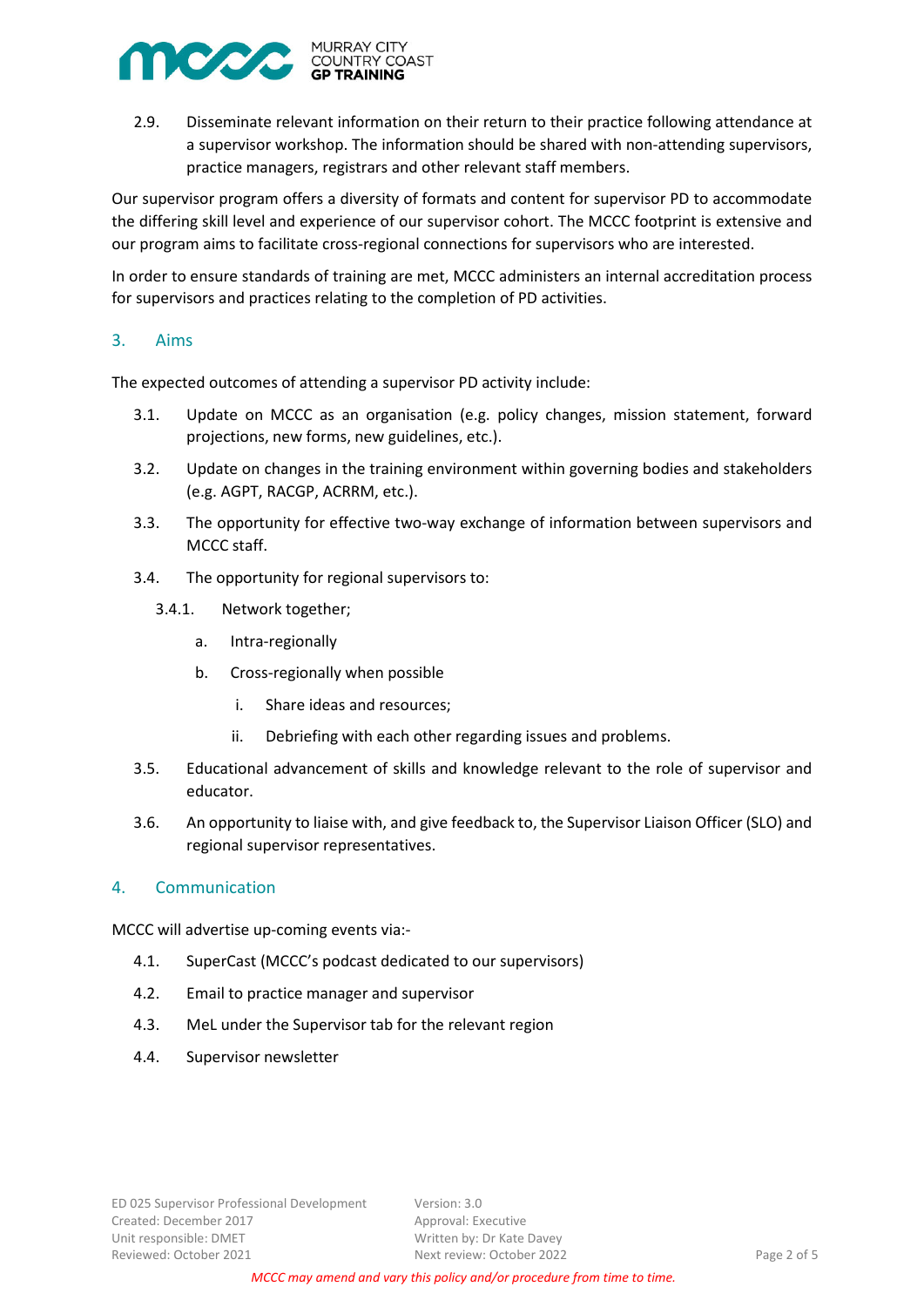

# 5. Professional development requirements

As per the Colleges' Training Standards, in order to maintain currency and accreditation as a supervisor and a training practice, supervisors must undertake continuing professional development.

To ensure competency of our supervisors, MCCC has developed a framework to support ongoing learning and ensure currency of educational skills.

MCCC supports this by requiring supervisors to undertake professional development as follows:

- 5.1. Accreditation maintenance:
	- 5.1.1. Each supervisor is mandated to complete 4 Mandatory Educational Modules over an 18 month cycle, to ensure accreditation is up to date at the transfer of responsibility for the training program to the colleges (end of 2022). These modules include the following topics:
		- a. Benchmarking
		- b. Case Discussion
		- c. Feedback
		- d. Reflective Practice
	- 5.1.2. These modules will be reviewed every 6 months to reflect your feedback and to ensure currency and the relevance of the approach to learning.
- 5.2. Core Supervisor program
	- 5.2.1. In addition, each practice must ensure that one of their supervisors attends a minimum of one MCCC facilitated core educational activity (regional/ virtual crossregional supervisor workshop/small group meeting, as described below) each 12 months. Some flexibility may be permitted on a case by case basis for small and solo practices if these requirements impose unreasonable pressures on the supervisor and the practice.
	- 5.2.2. Regional programs will be developed to address the needs of each supervisor cohort. The content will be designed to support supervisors to both acquire and maintain the necessary skills to ensure that they maintain their competencies as outlined in MCCC Supervisor Competency document (ED 032). A variety of formats for the educational program have been developed to extend our reach to all supervisors who interact with our registrars.
	- 5.2.3. A cross-regional virtual conference may occur on an annual basis. This will promote cross-regional networking and utilise the wealth of educational expertise from across MCCC footprint. External keynote speakers, presenters and facilitators may also be involved.
	- 5.2.4. Completion of MCCC educational events will be eligible for College CPD points, via quick log/manual up-load. MCCC will provide a certificate of attendance for MCCC hosted events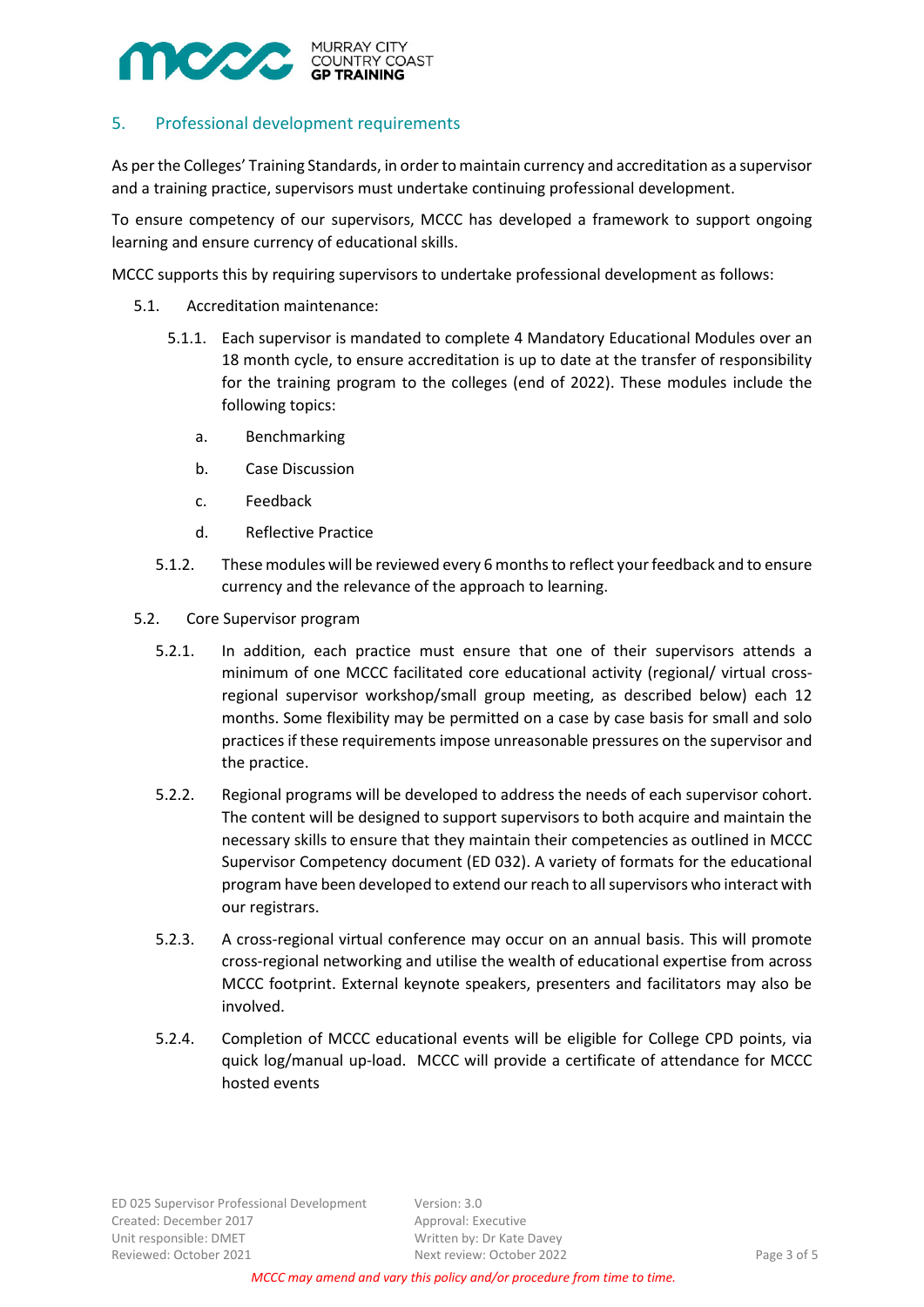

- 5.3. Elective Extension program
	- 5.3.1. For those supervisors wishing to/directed to undertake further professional development, these are some opportunities that are available:
	- 5.3.2. MCCC
		- a. Masterclasses to enhance teaching skills
		- b. Journal club
		- c. Video club
		- d. rECTV with review
		- e. Peer support/mentoring program
		- f. Secondary supervisor engagement program
		- g. Selection interviewer
		- h. Small group supervisor activities
		- i. GP research
	- 5.3.3. External Provider
		- a. College (ACRRM and/or RACGP) examiner
		- b. University training courses for Medical student teaching
		- c. Academic qualifications for Medical Education
		- d. GPSA webinars
		- e. Relevant conferences (e.g. GPTEC, AMEE)

#### 6. Remuneration for Supervisor PD

#### MCCC will:

Remunerate supervisors attending face-to-face/on-line professional development activities for their time and, when relevant, kilometres travelled to and from the event when the distance is greater than 160km return, provided no other travel restrictions apply. (as per MCCC travel policy)

6.1. Provide accommodation for face-to-face professional development supervisor activities where the supervisor resides more than 90 minutes from the venue (excluding small group local evening meetings for which no accommodation subsidy will be available). There will be a limited budget available for accommodation per event.

Access to remuneration:

- 6.2. Each practice will be funded to send one supervisor (plus additional supervisors on a prorata basis according to Practice Registrar FTE numbers / individual need) to MCCC facilitated Supervisor PD events.
- 6.3. There will be a budgetary cap per supervisor per year. Once the cap has been reached there may be further opportunities for funded attendance dependent on finances. It may be possible for Supervisors to self-fund attendance if there is capacity at the workshop.
- 6.4. Supervisors will be paid for completion of the mandatory modules

ED 025 Supervisor Professional Development Version: 3.0 Created: December 2017 Approval: Executive Unit responsible: DMET Written by: Dr Kate Davey Reviewed: October 2021 Next review: October 2022 Page 4 of 5